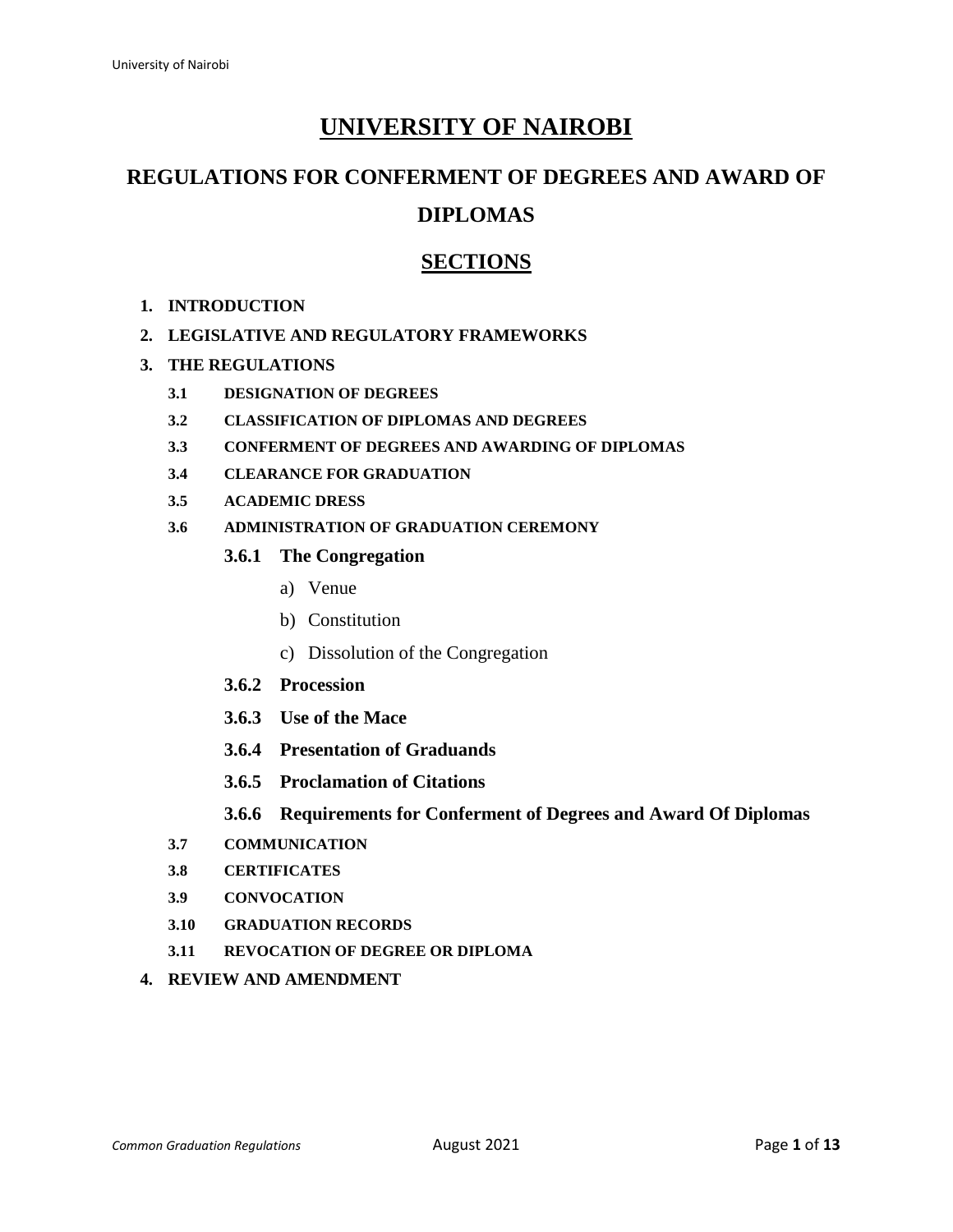# **1. INTRODUCTION**

These Regulations are anchored in the Universities Act, 2012; Universities of Nairobi Charter, 2013 and University Statutes, 2013. They apply to all the Faculties, Departments and Programmes of the University.

## **2. LEGISLATIVE AND REGULATORY FRAMEWORKS**

- 2.1 University of Nairobi Charter, 2013
	- **a) Section 6 (v)**: The objects and functions of the University shall include conducting examinations for; and granting such, academic awards as may be provided for the Statutes.
	- **b**) **Section 9:** The University may;

#### **Clause 1:**

- i) Grant Diplomas or Certificates or other awards.
- ii) Confer the degrees of Bachelor, Master's, Fellowship, Doctor, Higher Doctorate and such other degrees as may be provided for by the statutes.
- iii) Confer honorary degrees or any other academic distinction to a person who has rendered distinguished service to the advancement of any branch of teaching or who has otherwise rendered service in any field of human endeavour worth of such a degree or academic distinction.

#### **Clause 2:**

Cancel or withdraw such Certificates, diplomas, degrees, including honorary degrees, or any other award as may be provided in the University Statutes.

- **c) Section 19; 3 (h,j,k):** Senate has the following powers and duties:
	- i) To determine the procedure to be followed in the conferment of the degrees and other awards.
	- ii) Approve the award of degrees including honorary and other academic distinctions.
	- iii) Determine the design of the academic dress and prescribe its use.
- 2.2 Commission for University Education Standards and Guidelines,2014 [PROG/STD/04; Guideline 1: b (vii)]. The University shall develop Regulations on Graduation Requirements comprising the Award of Degrees and Classification of Degrees.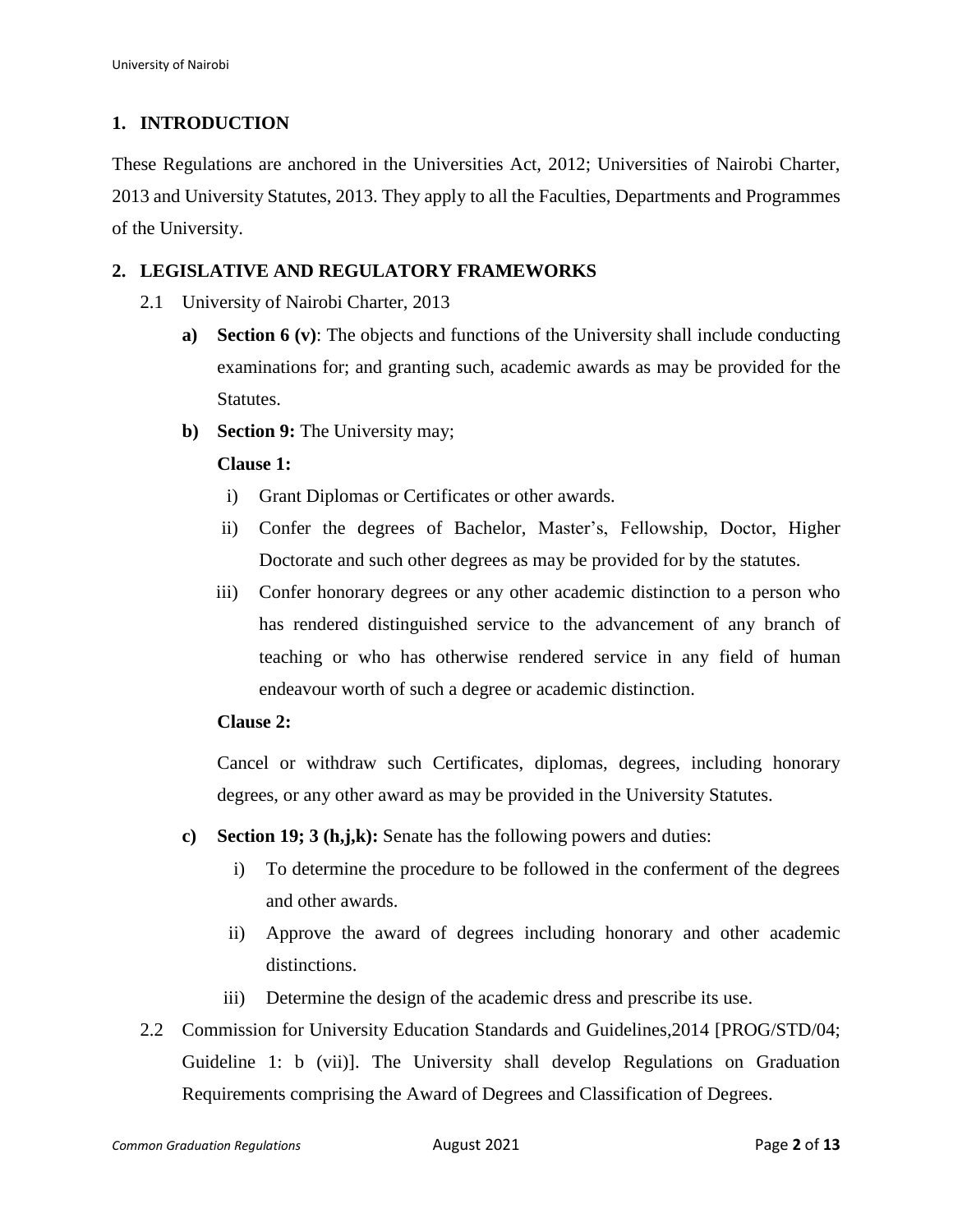# **3. GRADUATION REGULATIONS**

The regulations for graduation shall comprise the following:

# **3.1 DESIGNATION OF DEGREES**

3.1.1 The University shall have power to confer the following degrees: -

| a) | <b>Faculty of Agriculture</b>                      |            |  |
|----|----------------------------------------------------|------------|--|
|    | <b>Bachelor of Science</b>                         | BSc.       |  |
|    | <b>Master of Science</b>                           | MSc.       |  |
|    | Doctor of Philosophy                               | PhD.       |  |
|    | Doctor of Science                                  | DSc.       |  |
| b) | <b>Faculty of Arts</b>                             |            |  |
|    | <b>Bachelor of Arts</b>                            | <b>BA</b>  |  |
|    | <b>Bachelor of Psychology</b>                      | BPsych.    |  |
|    | <b>Bachelor of Philosophy</b>                      | BPhil.     |  |
|    | Master of Arts                                     | MA.        |  |
|    | Doctor of Philosophy                               | PhD.       |  |
|    | Doctor of Letters                                  | DLitt.     |  |
| c) | <b>Faculty of Built Environment and Design</b>     |            |  |
|    | <b>Bachelor of Architectural Studies</b>           | BAS.       |  |
|    | <b>Bachelor of Architecture</b>                    | BArch.     |  |
|    | <b>Bachelor of Arts</b>                            | <b>BA</b>  |  |
|    | <b>Master of Arts</b>                              | MA.        |  |
|    | Master of Arts (Planning)                          | MA.        |  |
|    | Master of Arts (Architecture)                      | MA.        |  |
|    | Master of Architecture                             | MArch.     |  |
|    | Doctor of Philosophy                               | PhD.       |  |
|    | Doctor of Letters                                  | DLitt.     |  |
|    | Doctor of Philosophy                               | PhD.       |  |
|    | Doctor of Letters                                  | DLitt.     |  |
| d) | <b>Faculty of Business and Management Sciences</b> |            |  |
|    | <b>Bachelor of Commerce</b>                        | BCom.      |  |
|    | <b>Bachelor of Arts</b>                            | BA.        |  |
|    | <b>Bachelor of Science</b>                         | BSc.       |  |
|    | <b>Master of Arts</b>                              | MA.        |  |
|    | <b>Master of Science</b>                           | MSc.       |  |
|    | <b>Master of Business Administration</b>           | <b>MBA</b> |  |
|    | Doctor of Philosophy                               | PhD.       |  |
|    | Doctor of Letters                                  | DLitt.     |  |
| e) | <b>Faculty of Education</b>                        |            |  |
|    | <b>Bachelor of Education</b>                       | BEd.       |  |
|    | <b>Master of Arts</b>                              | MA.        |  |
|    | <b>Master of Education</b>                         | <b>MEd</b> |  |
|    | Doctor of Education                                | EdD        |  |
|    | Doctor of Philosophy                               | PhD.       |  |
|    | Doctor of Letters                                  | DLitt.     |  |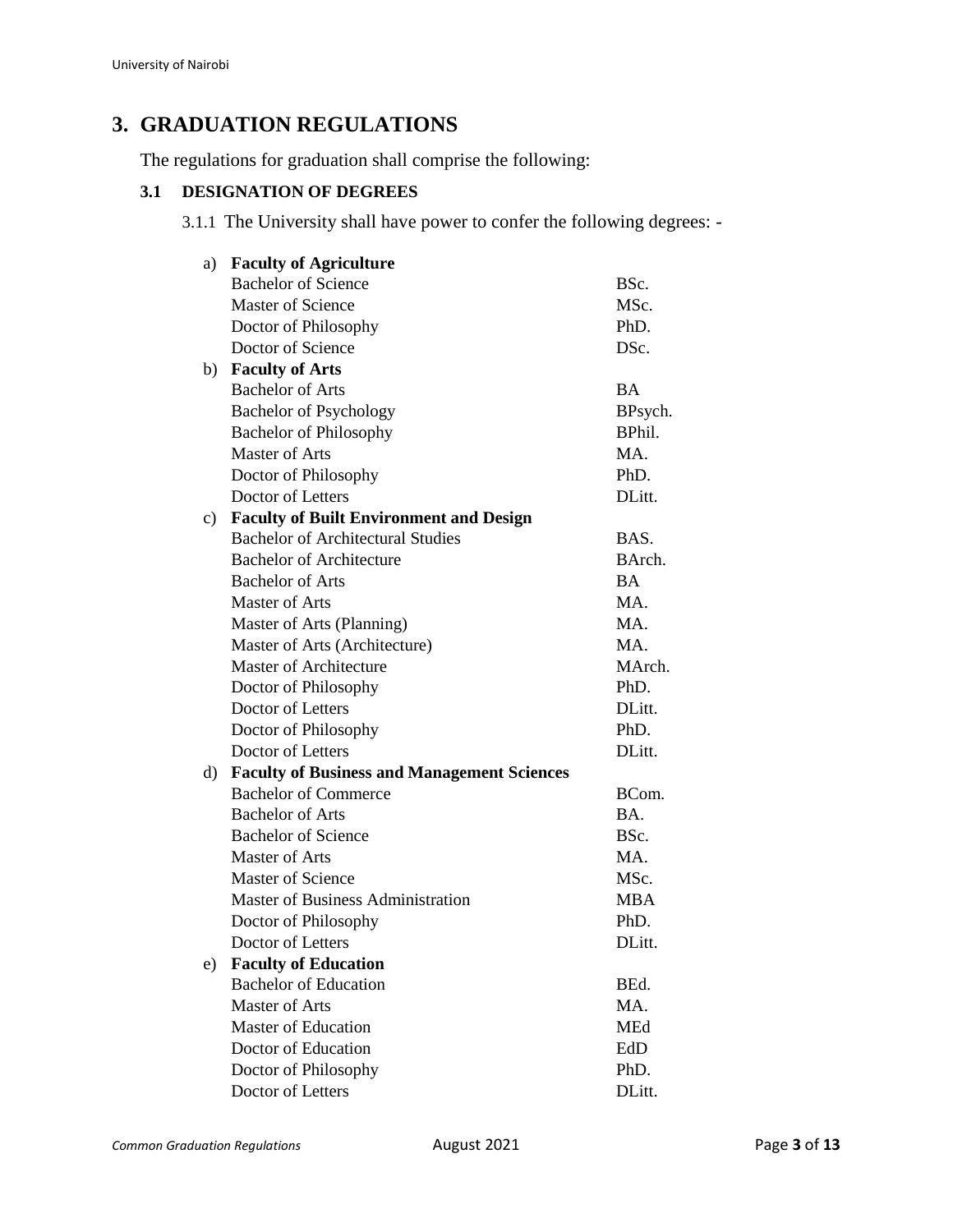| f)           | <b>Faculty of Engineering</b>                  |               |
|--------------|------------------------------------------------|---------------|
|              | Bachelor of Science in Engineering             | BSc.          |
|              | Master of Science in Engineering               | MSc.          |
|              | Master of Engineering                          | MEng.         |
|              | Master of Science in Surveying                 | MSc.          |
|              | Doctor of Philosophy                           | PhD.          |
|              | Doctor of Science                              | DSc.          |
| g)           | <b>Faculty of Law</b>                          |               |
|              | <b>Bachelor of Laws</b>                        | LLB.          |
|              | <b>Master of Arts</b>                          | <b>MA</b>     |
|              | Master of Laws                                 | LLM.          |
|              | Doctor of Philosophy                           | PhD.          |
|              | Doctor of Laws                                 | LLD.          |
| h)           | <b>Faculty of Science and Technology</b>       |               |
|              | <b>Bachelor of Science</b>                     | BSc.          |
|              | <b>Master of Science</b>                       | MSc.          |
|              | Master of Science in Biotechnology             | MBiotech.     |
|              | Master of Science in Bioinformatics            | MBioinfor.    |
|              | Doctor of Philosophy                           | PhD.          |
|              | Doctor of Science                              | DSc.          |
|              | Doctor of Philosophy                           | PhD.          |
| $\mathbf{i}$ | <b>Faculty of Health Sciences</b>              |               |
|              | <b>Bachelor of Dental Surgery</b>              | BDS.          |
|              | <b>Bachelor of Pharmacy</b>                    | BPharm.       |
|              | <b>Bachelor of Science (Nursing)</b>           | BSc.(Nur.)    |
|              | <b>Bachelor of Science</b>                     | BSc.          |
|              | Bachelor of Medicine & Bachelor of Surgery     | MBChB.        |
|              | Master of Science                              | MSc.          |
|              | <b>Master of Medicine</b>                      | MMed.         |
|              | Master of Public Health                        | MPH.          |
|              | Master of Science in Health Systems Management | <b>MScHSM</b> |
|              | Master of Pharmacy                             | MPharm.       |
|              | <b>Master of Dental Surgery</b>                | <b>MDS</b>    |
|              | Doctor of Medicine                             | MD.           |
|              | Doctor of Philosophy                           | PhD.          |
|              | Doctor of Science                              | DSc.          |
|              | Fellowship                                     |               |
| j)           | <b>Faculty of Social Sciences</b>              |               |
|              | <b>Bachelor of Arts</b>                        | BA            |
|              | <b>Master of Arts</b>                          | MA.           |
|              | <b>Master of Science</b>                       | MSc.          |
|              | Doctor of Philosophy                           | PhD.          |
|              | Doctor of Letters                              | DLitt.        |
|              | Doctor of Science                              | DSc.          |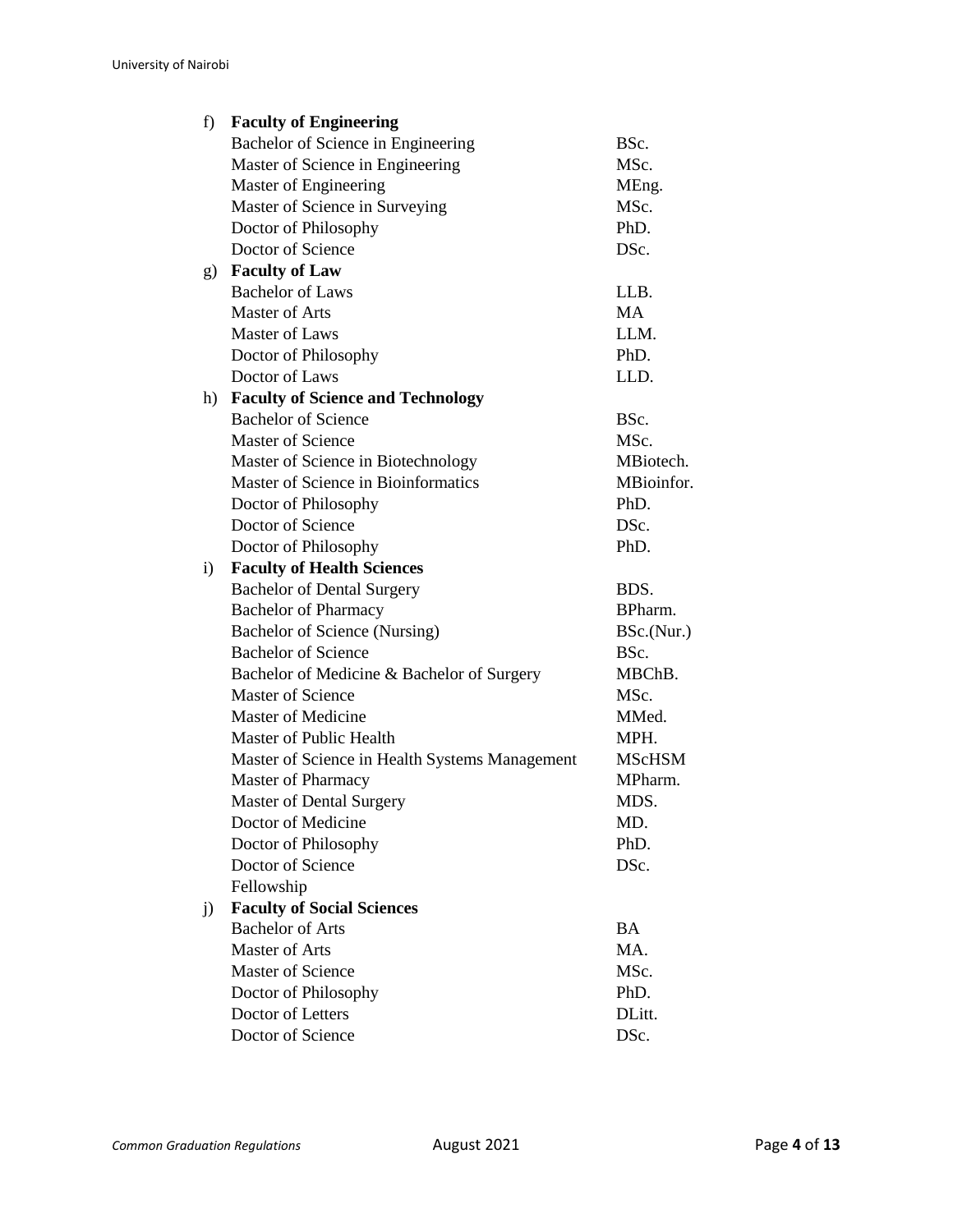| k) | <b>Faculty of Veterinary Medicine</b>    |                 |
|----|------------------------------------------|-----------------|
|    | Bachelor of Science                      | BSc.            |
|    | <b>Bachelor of Veterinary Medicine</b>   | BVM.            |
|    | Master of Theriogenology                 | MThe.           |
|    | Master of Veterinary Medicine            | <b>MVet Med</b> |
|    | Master of Veterinary Public Health       | MVPH.           |
|    | Master of Veterinary Science             | MVSc.           |
|    | <b>Master of Veterinary Surgery</b>      | MVet Surg.      |
|    | Master of Science                        | MSc.            |
|    | Master of Science in Wildlife Health and | MSc. Wildlife   |
|    | Management                               | Health & Mgt.   |
|    | Doctor of Philosophy                     | $PhD$ .         |
|    | Doctor of Science                        | DSc.            |
|    |                                          |                 |

3.1.2 The name of an area of specialization or major shall be indicated in brackets after the name of the degree (e.g. Bachelor of Science (Chemistry).

## **3.2 CLASSIFICATION OF DIPLOMAS AND DEGREES**

- 3.2.1 Higher Doctorate, Doctorate, Fellowships, and Master's Degrees shall NOT be classified.
- 3.2.2 Bachelor degrees, except those offered in the Faculty of Health Sciences and Faculty of Veterinary Medicine, shall be classified according to the Commission for University Education Standards and Guidelines, 2014 [PROG/STD/14] as follows:

|        | <b>SCORE %   GRADE POINT</b> | <b>CLASSIFICATION</b>                  |
|--------|------------------------------|----------------------------------------|
|        | <b>AVERAGE (GPA)</b>         |                                        |
| 70-100 | 3.68-4.00                    | 1 <sup>st</sup> class                  |
| 60-69  | 3.33-3.67                    | 2 <sup>nd</sup> class (upper Division) |
| 50-59  | 3.00-3.32                    | 2 <sup>nd</sup> class (Lower Division) |
| 40-49  | $2.00 - 2.99$                | Pass                                   |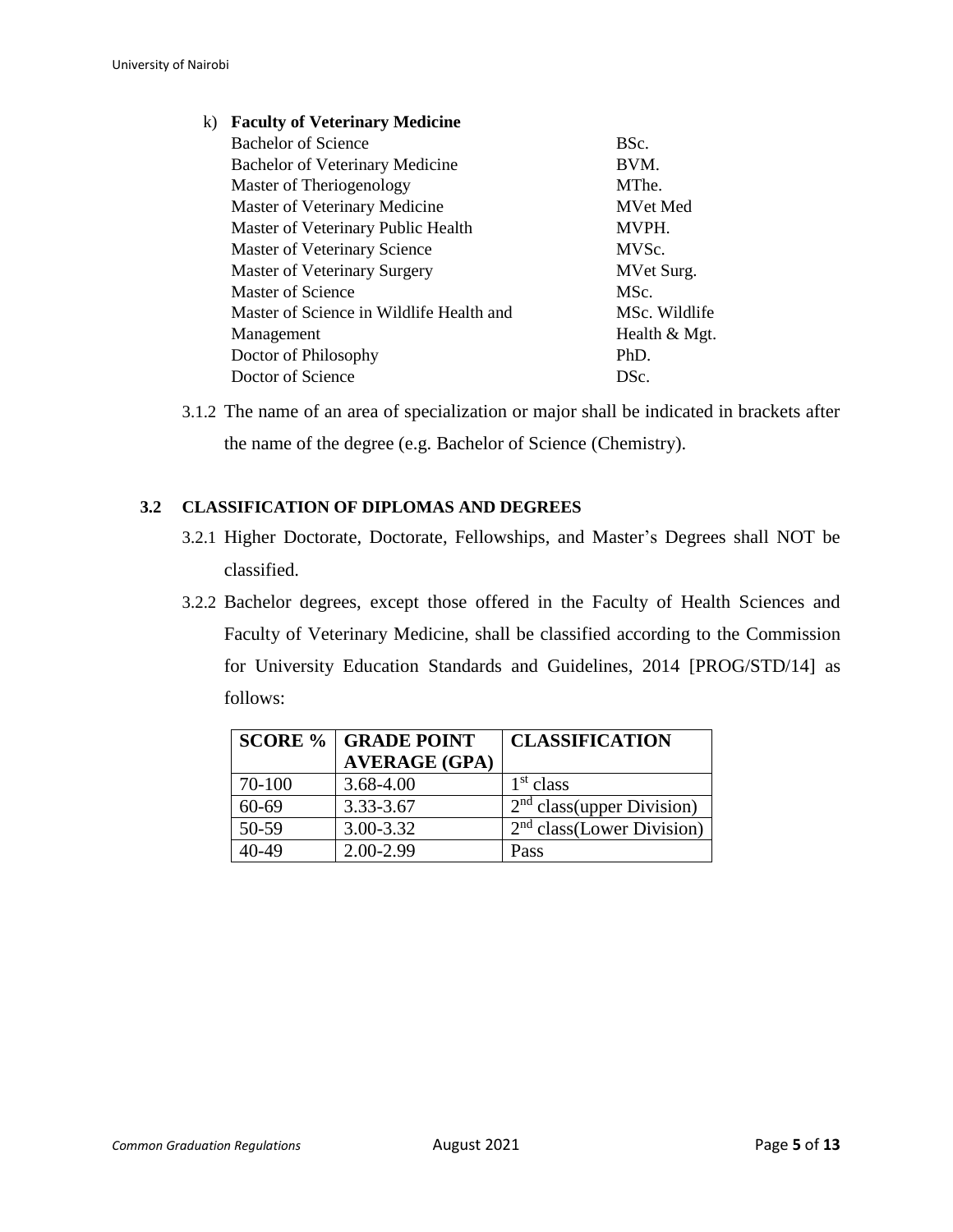# **3.3 REQUIREMENTS FOR CONFERMENT OF DEGREES AND AWARD OF DIPLOMAS**

#### 3.3.1 **BACHELOR'S DEGREE**

Save as otherwise provided by this Statute, a candidate shall not be awarded the Bachelor's degree unless he shall have undertaken approved courses and satisfied the requirements of the University as a student of the University after admission and subsequently registration with the faculty as follows:

- i) for the degree of Bachelor of Arts, Bachelor of Laws, Bachelor of Commerce, Bachelor of Science and Bachelor of Science in Nursing for at least four academic years;
- ii) for the degree of Bachelor of Veterinary Medicine, Bachelor of Dental Surgery, Bachelor of Pharmacy and Bachelor of Science (Engineering) for at least five academic years;
- iii) for the degrees of Bachelor of Architecture, Bachelor of Medicine and Bachelor of Surgery, for at least six academic years.

The Senate may accept, as part of the attendance of a student of the University qualifying him for the award of Bachelor's degree, a period of attendance as a student of another University or Institution specially recognised by the Senate for this purpose; the Senate may accept certificates of proficiency in any subject by a University aforesaid, exempting from the examination of the University in a course or courses in such subject; provided that no student shall be awarded the Bachelor's degree unless:

- i) they shall have undertaken an approved course of the University as follows:
	- a) for the degree of Bachelor of Arts, Bachelor of Commerce, Bachelor of Laws, Bachelor of Science in Nursing, Bachelor of Science for at least three academic years, of which one shall be the final year;
	- b) for the degrees of Bachelor of Architecture, Bachelor of Veterinary Medicine, Bachelor of Dental Surgery, Bachelor of Pharmacy, Bachelor of Science (Engineering) for at least the final three academic years;
	- c) the degree of Bachelor of Medicine and Bachelor of Surgery, for at least the final four years. Provided that the Senate in its discretion may require an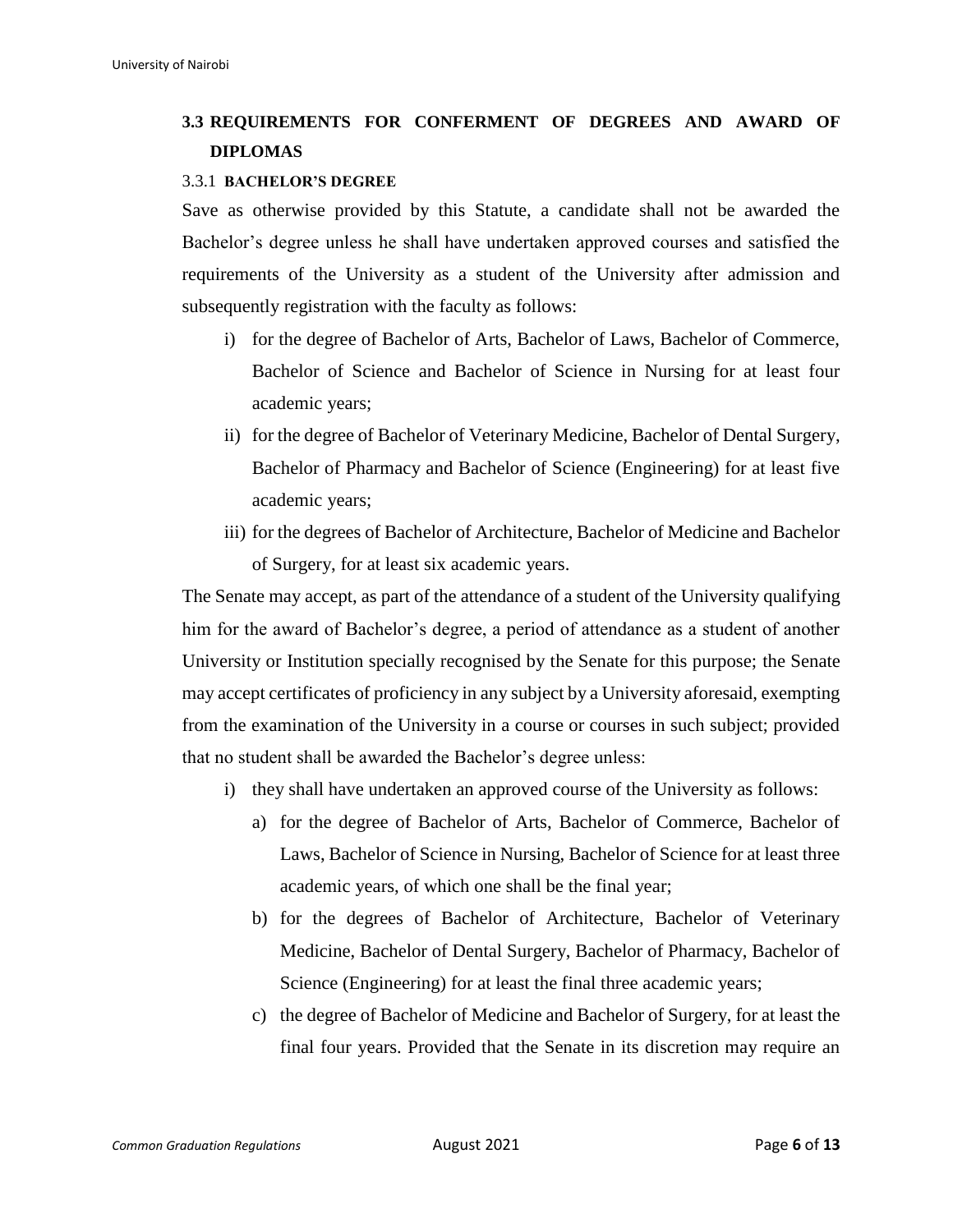applicant who falls under any of these provisions, to take any specified number of Common Undergraduate Courses and/or any other course.

- ii) his periods of attendance as a student at such University or institution and at the University are together not less than the complete period prescribed for the award of the degree;
- iii) he shall have passed the final examination and such other examinations of the University as the Senate may determine;
- iv) he shall have paid such fees to the University as may be determined by the Council, and v) he shall have complied in other respects with the requirements for the degree;
- v) no candidate who has already applied twice without success for admission under the Mature-Age Entry Scheme can be considered for this form of entry;
- vi) Candidates who have complied with conditions (i) to (vii) above, shall be required to take a special Entrance Examination. These examinations will consist of papers of general character for which specific preparation is not possible;
- vii)a) Candidates who, in the opinion of the examiners, merit further consideration will be called for interview before the final selection of candidates is made, except that candidates who obtain at least 60% in the Special Entrance Examination may, at the discretion of the University be exempted from the interviews.

b) Candidates who comply with conditions (i) to (vii) above may be admitted to degree courses for which Mature - Age students would normally be eligible viz: Bachelor of Arts; Bachelor of Science, Bachelor of Education; Bachelor of Commerce and Bachelor of Laws; or such other degree courses as the University may approve.

Subject to the provisions of clauses (i) to (v) of paragraph 2, the Senate may accept periods of attendance and examinations in any subject of a candidate in any Faculty of the University, or any other University recognised by the Senate for this purpose, as exempting from attendance in such subject prescribed for a degree in another Faculty.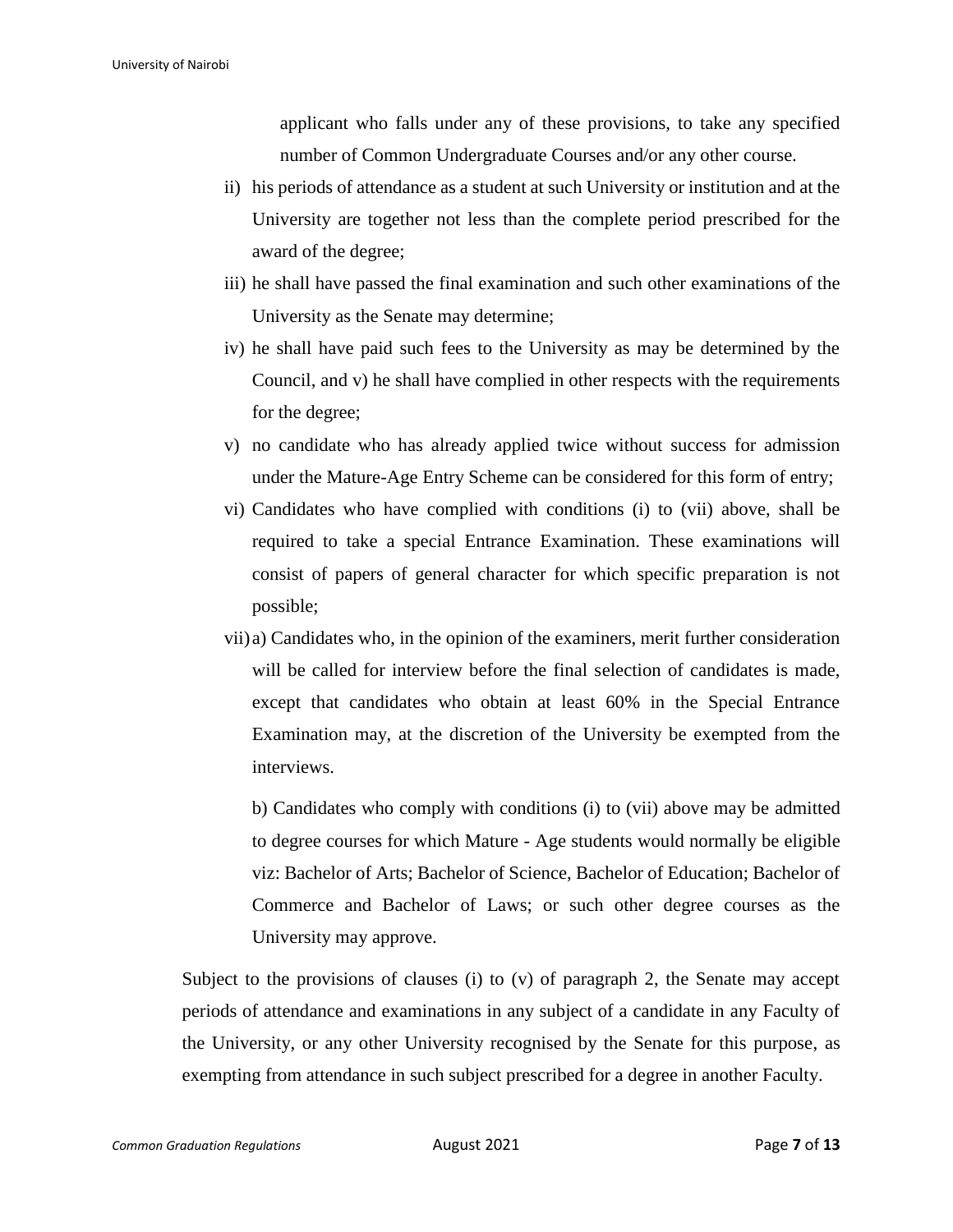A person who has graduated from another University, or who is able to give satisfactory evidence of his qualifications, may be admitted as a student to courses of study and research in the University and may proceed to a higher degree under such special conditions as Senate may prescribe.

#### 3.3.2 **POSTGRADUATE DIPLOMA**

A candidate shall not be awarded the Postgraduate Diploma unless he has registered for the degree for a period of at least twelve (12) months academic year, after having obtained Bachelor's degree, and has under-taken during that period approved courses and satisfied other requirements for the diploma.

#### 3.3.3 **MASTERS DEGREE**

A candidate shall not be awarded the master degree in any Faculty, unless he has been registered for the degree as a student of the University, for a period of at least eighteen (18) months and has pursued such advanced study of research, or both, as may be approved by the Senate, and has performed such other work and complied with other conditions as may be presented, after satisfying the requirements for the award of the Bachelor's degree in the Faculty concerned, or after admission by the Senate to that degree in the Faculty concerned, or after admission by the Senate to that degree or admission by the terms of paragraph 4, subject to such decisions as may from time to time be made by the Senate.

#### 3.3.4 **FELLOWSHIP**

A candidate shall not be awarded the Fellowship in the Faculty of Health Sciences, unless he/she has been registered for the Fellowship as a student of the University, for a period of at least eighteen (18) months and has pursued such advanced clinical work or research, or both, as may be approved by the Senate, and has performed such other work and complied with other conditions as may be presented, after satisfying the requirements for the award of the Master of Medicine degree in the Faculty of Health Sciences.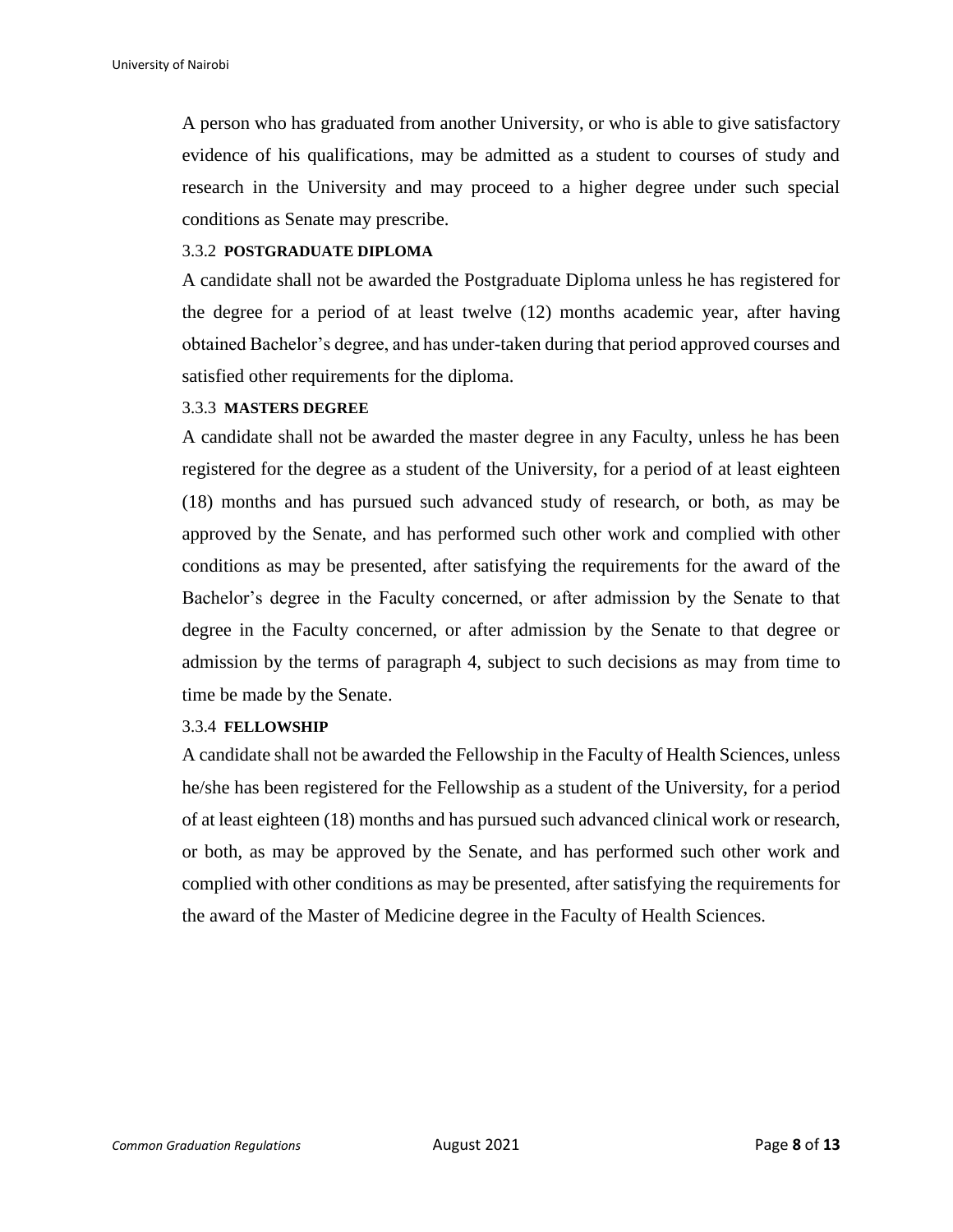#### 3.3.5 **DOCTORATE**

A candidate shall not be awarded the degree of Doctor of Philosophy in any Faculty/Institute/School unless;

- i) He/she has been registered for the degree, as a student of the University for a period of not less than eighteen (18) months after satisfying the requirements for the award of the Master's degree in the Faculty concerned, or other admissions to the status of that degree, or after admission as a research student in terms of paragraph 4, subject to such decisions as may from time to time be made by the Senate.
- ii) He has pursued a subject of special study approved by the Senate;
- iii) He has worked in such association with a supervisor or supervisors as the Senate may direct, and
- iv) He has submitted a thesis that makes a distinct contribution to the knowledge and understanding of the subject and affords evidence of the exercise of independent critical thinking; and has published at least two (2) articles in peer-reviewed journals.

#### 3.3.6 **HIGHER DOCTORATE**

Subject to provisions of this Regulation, a candidate shall not be awarded a higher doctorate in any Faculty, until at least five years after he has been awarded the degree of Doctor of Philosophy/Doctor of Medicine of the University.

## 3.3.7 **HONORARY DEGREE**

i) A proposal to grant an honorary degree may be made by a member of the Council, or a member of the Senate and shall be communicated in writing to the Vice-Chancellor. ii) Every such proposal shall be accompanied by a statement setting forth the degree recommended and the detailed grounds on which the recommendation is based.

## 3.3.8 **POSTHUMOUS**

A candidate shall not be awarded a posthumous degree unless he/she had fulfilled all the academic requirements as provided in Sections 3.3.1-3.3.7 above in this Regulation.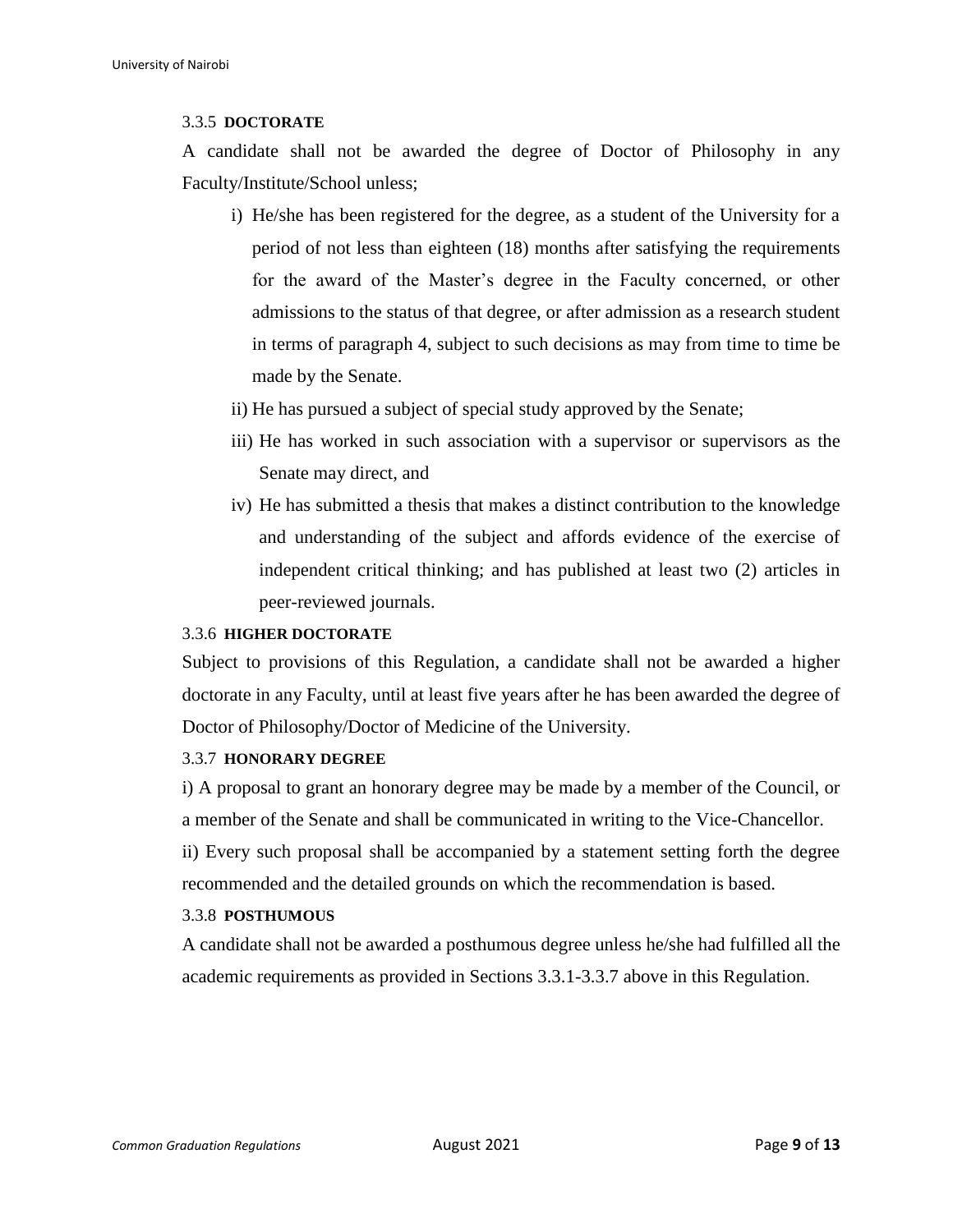#### **3.4 CLEARANCE FOR GRADUATION**

Students shall only be listed for graduation when they have been cleared of the following:

#### 3.4.1 **ACADEMIC REQUIREMENTS**

Students must have undertaken all courses; sat passed all the examinations prescribed for the respective programmes to which they were registered. The Dean of Faculty, in consultation with the Chairperson of the Department, must ascertain that the candidate has indeed met all the requirements.

#### 3.4.2 **FEES PAYMENT**

Candidates must have paid in full all the academic and administrative charges prescribed for the programme. In addition, they must have paid convocation and other graduation fees which may be prescribed from time to time. They must also have paid any surcharges that may have been levied against them in the course of their studentship. They must also be cleared from the library, halls of residence and University Health Services by the respective heads of Departments.

#### 3.4.3 **DISCIPLINARY CASES**

Candidates who have outstanding disciplinary cases shall not be cleared for graduation until such cases are determined. The Academic Registrar shall be required to ascertain.

#### **3.5 ACADEMIC DRESS**

- 3.5.1 The academic dress for the conferment of the degree shall comprise a gown, hood and cap with a tassel. academic dress for Bachelors, Master's, Doctoral and Higher Doctoral shall be distinguished by the shape of the cap and design of the gown.
- 3.5.2 The academic dress for Diploma graduands shall comprise only the gown and hood.
- 3.5.3 The academic dress may be hired from the University or purchased and owned by the candidate.
- 3.5.4 Various Faculties shall be distinguished by the colour of the hood.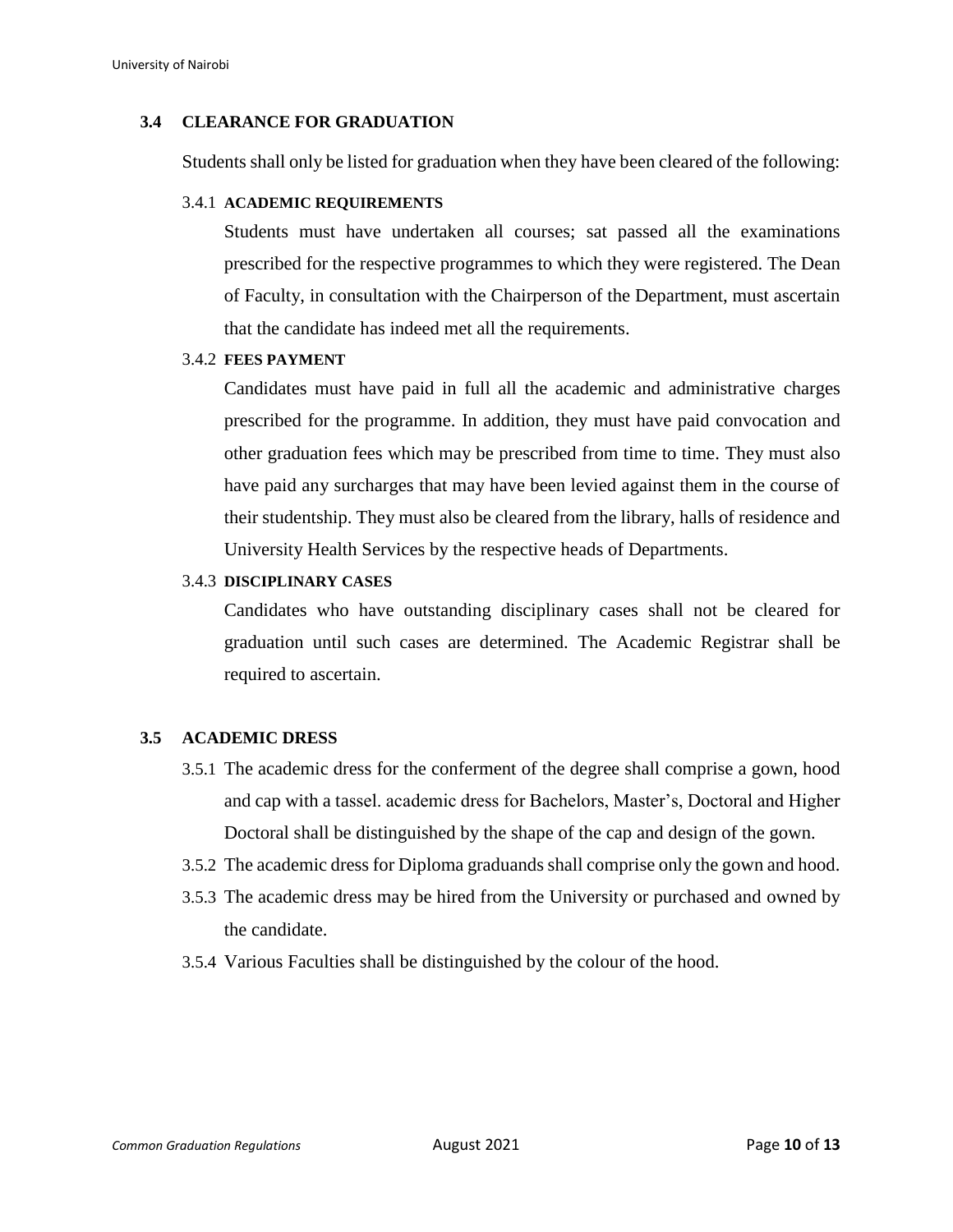#### **3.6 ADMINISTRATION OF GRADUATION CEREMONY**

Graduation ceremony shall be an official solemn occasion of the University; scheduled by Senate as part of the Academic Calendar. The graduation ceremony shall be presided over by the Chancellor of the University, in accordance with the Universities Act, 2012; and the Charter [Section 12; 3(a)]. The occasion shall comprise the following events:

#### 3.6.1 **THE CONGREGATION**

Congregations of the University shall be at least once a year in Nairobi and shall be presided over by the Chancellor or, in his absence, by the Vice-chancellor or some other person nominated by the Chancellor. The degrees shall be conferred at a congregation of the University.

#### **a) Venue of congregation**

The graduation ceremony for Award of Diploma and conferment of degrees and award of diplomas shall be held within University of Nairobi premises at such a site as Senate will determine. The ceremony may be physical, virtual or blended, provided the Senate or part thereof are physically present at the prescribed venue.

### **b) Constitution of congregation**

The Vice-Chancellor shall constitute the gathering into a congregation of the University for purposes of awarding Diplomas and conferring degrees and other awards and distinctions

#### **c) Dissolution of the congregation**

The Vice-Chancellor shall declare the congregation dissolved, to mark the formal end of the ceremony.

#### 3.6.2 **PROCESSION**

- a) Chancellors procession comprising the Chancellor, Council and University Management
- b) An academic procession comprising members of Senate, or part thereof.

## 3.6.3 **USE OF THE MACE**

The University Mace shall be carried during the procession, displayed and positioned strategically near the Chancellor; as a symbol of the Chancellor's authority, University scholarship and integrity, to signify the importance of the event and the conformation of the academic process. The mace bearer for each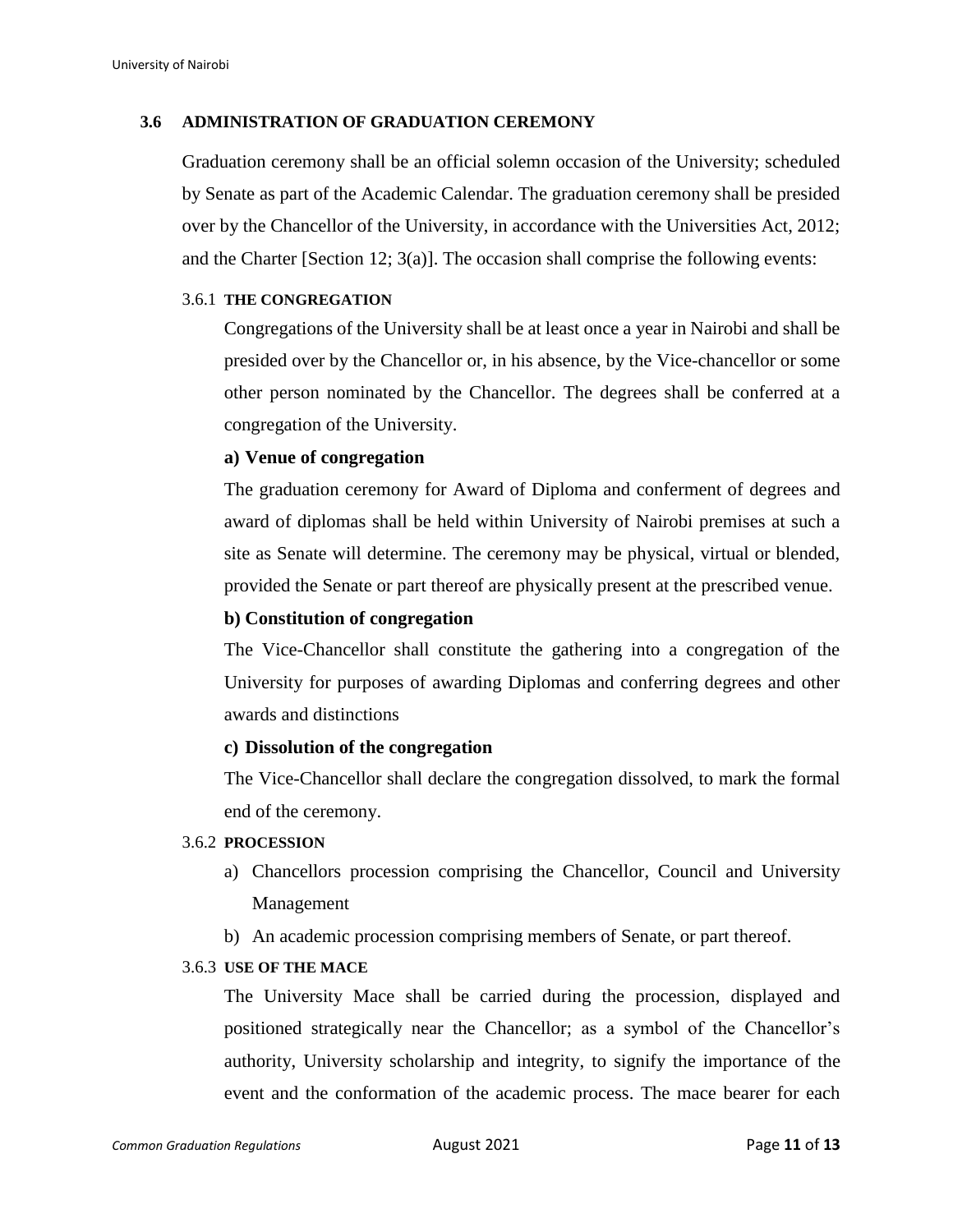congregation shall be appointed by the Vice-chancellor from among the Professors of the University.

#### 3.6.4 **PRESENTATION OF GRADUANDS**

Dean of Faculty or in his/her absence, the Associate Dean or a Chairperson of Department or a Professor from the Faculty nominated by the Vice-chancellor shall present to the Chancellor, graduands for various awards and conferments in such a manner as may be determined by Senate from time to time.

#### 3.6.5 **PROCLAMATION CITATIONS**

The conferment of Honorary degree; or Higher Doctorate degree upon any person shall be preceded by a proclamation of such a person's citation to the congregation by an orator nominated by the appropriate committee or Vice-chancellor from among the Professors of the University.

#### 3.6.6 **CONFERMENT OF DEGREES AND AWARD OF DIPLOMA**

The Chancellor shall award Diplomas, and confer degrees to the graduands presented to him/her in accordance with Section 2.7.3, in such a manner as will be determined by Senate from time to time.

#### **3.7 COMMUNICATION**

Information about graduation shall be disseminated to staff and students; and other stakeholders by the Academic Registrar at least one (1) month before the date of the event; through electronic and social media, or any other media as Senate will determine from time to time.

#### **3.8 CERTIFICATES**

- 3.8.1 Certificates shall be granted ONLY to graduands who have been presented to the Chancellor at the congregation as specified in Section 2.7.3.
- 3.8.2 The certificates shall bear the Seal of the University as the judicial and official symbol of authority of the University Council.
- 3.8.3 The certificate shall also bear such security features as to ensure perpetual authenticity.